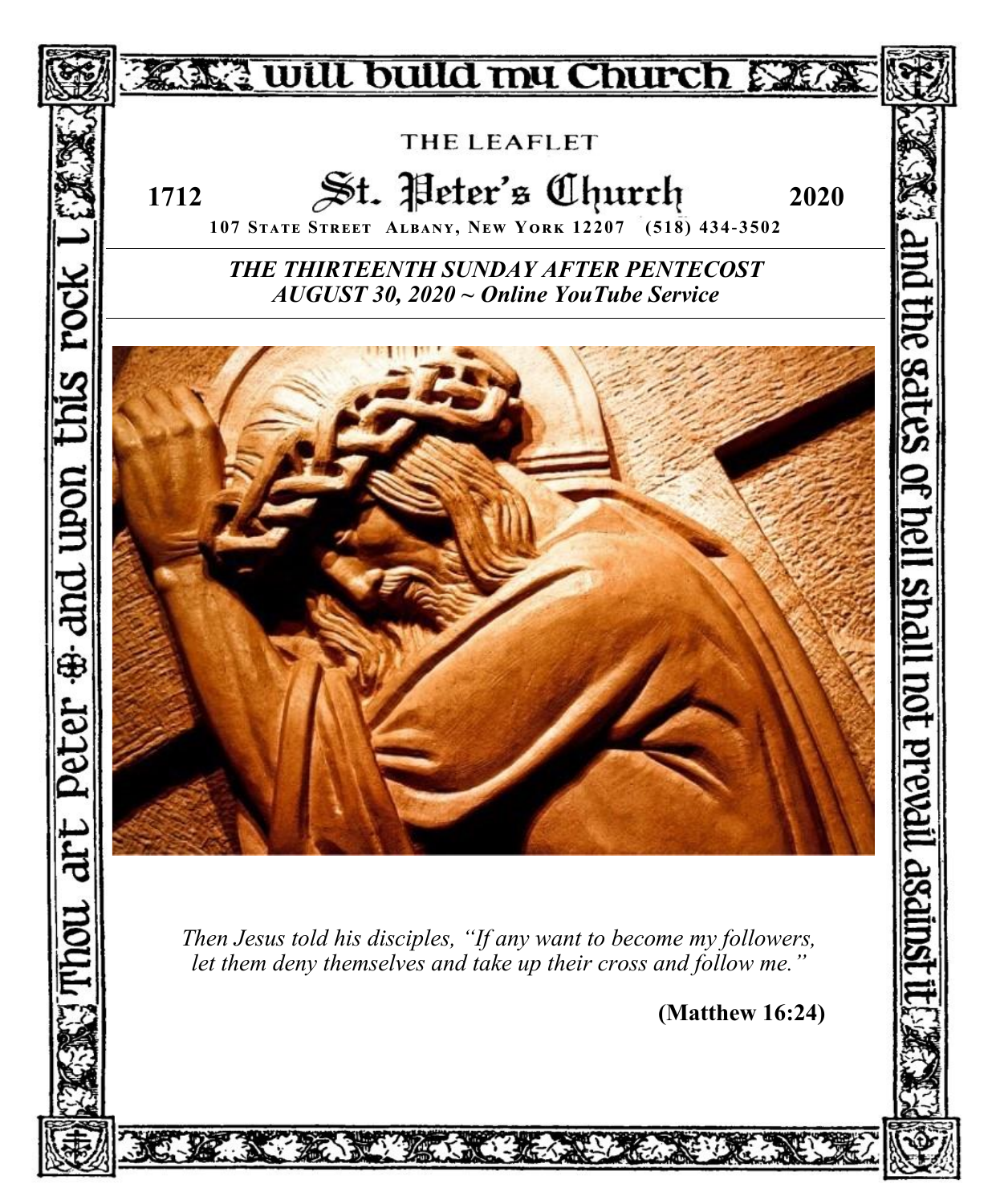# **THE THIRTEENTH SUNDAY AFTER PENTECOST ~ AUGUST 30, 2020 Today' s Sunday Service is available to view on YouTube. Please copy and paste the following link in your browser:** <https://youtu.be/BqGYOG4lE2Y>

| <b>PRELUDE</b>                         | <b>FANTAISIE IN E-FLAT: CON MOTO</b>           | <b>C. SAINT-SAENS</b>    |
|----------------------------------------|------------------------------------------------|--------------------------|
| + PROCESSIONAL HYMN                    | 546 AWAKE, MY SOUL                             | Siroë                    |
| + OPENING AFFIRMATION                  |                                                | PRAYER BOOK, PAGE 323    |
| + GLORIA IN EXCELSIS                   | <b>MISSA SECUNDA</b>                           | <b>HANS-LEO HASSLER</b>  |
| <b>COLLECT FOR THE DAY</b>             |                                                | <b>SEE INSERT</b>        |
| <b>CONFESSION OF SIN</b>               |                                                | PRAYER BOOK, PAGE 41     |
| $+$ VENITE                             | <b>CHANT S-4</b>                               | PRAYER BOOK, PAGE 44     |
| $+$ PSALM                              |                                                | PSALM <sub>26</sub>      |
| <b>THE FIRST LESSON</b>                |                                                | <b>JEREMIAH 15:15-21</b> |
| + JUBILATE DEO                         | <b>ANDREW CLARKE IN D</b>                      | PRAYER BOOK, PAGE 45     |
| <b>THE EPISTLE</b>                     |                                                | <b>ROMANS 12:1-8</b>     |
| + SERMON HYMN                          | 516 COME DOWN, O LOVE DIVINE                   | <b>DOWN AMPNEY</b>       |
| + THE HOLY GOSPEL                      |                                                | <b>MATTHEW 16:21-27</b>  |
|                                        | <b>SERMON ~ THE REV. PAUL J. HARTT, RECTOR</b> |                          |
| + THE APOSTLES' CREED                  |                                                | PRAYER BOOK, PAGE 53     |
| <b>COLLECTS</b>                        |                                                | PRAYER BOOK, PAGE 56     |
| THE GENERAL THANKSGIVING               |                                                | PRAYER BOOK, PAGE 58     |
| <b>THE PRAYERS AND GRACE</b>           |                                                | PRAYER BOOK, PAGE 54     |
| <b>THE PEACE</b>                       |                                                |                          |
| <b>ANTHEM</b>                          | <b>GREATER LOVE</b>                            | <b>JOHN IRELAND</b>      |
| <b>CLOSING PRAYERS AND BENEDICTION</b> |                                                |                          |
| + RECESSIONAL HYMN                     | <b>494 CROWN HIM WITH MANY CROWNS</b>          | <b>DIADEMATA</b>         |
| <b>POSTLUDE</b>                        | <b>FANTAISIE IN E-FLAT: ALLEGRO</b>            | <b>C. SAINT-SAENS</b>    |
|                                        |                                                |                          |

 **(+ All Standing)**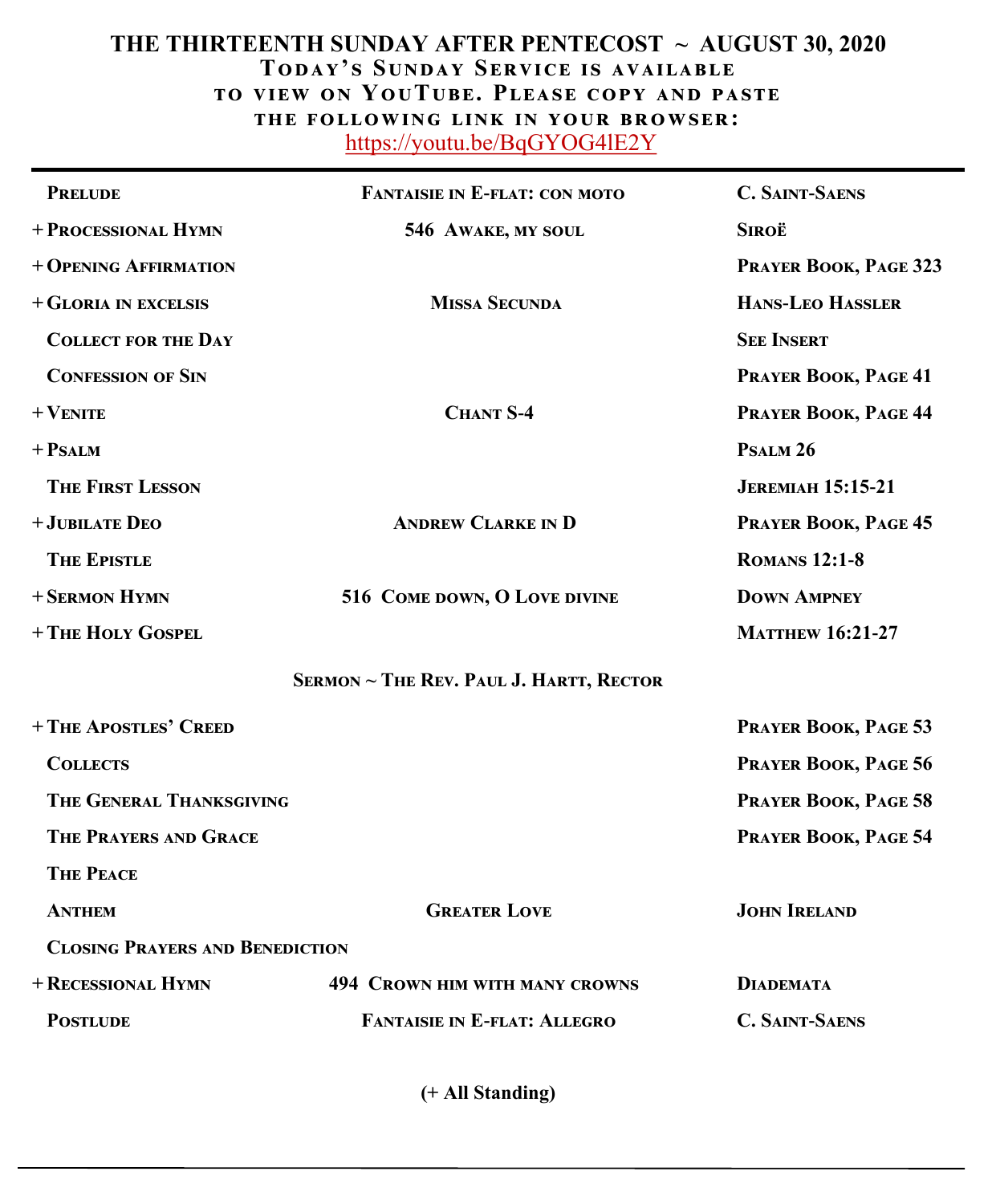# **~ Parish Notes ~**

**Coffee Hour:** As stated in Bishop Love's guidelines, no coffee hour will be offered.

**Newcomers:** If you are interested in receiving more information about St. Peter's Church or if you would like to be added to the church directory please feel free to call the church office at 518-434-3502.

**Church Office/Staff:** The church staff is working on summer hours which are 9AM to 4PM, Monday through Friday, from June 15th through Labor Day, September 7th.

**Sunday Service Videos:** Every Sunday a filmed Sunday Service from inside St. Peter's Church with Fr. Hartt and Mtr. Sue is available for your viewing. Each service also contains music from the St. Peter's Choir. Every Sunday, St. Peter's parishioners are emailed the YouTube video link for each service through a Constant Contact email from the church. Each video is also published on the church website on Sunday morning for that day as well as on the St. Peter's Church Facebook page. The weekly leaflet and readings for each Sunday are also available on the church website as well. Click on the "Info Center" tab and then click on "Weekly Leaflet" or "Weekly Readings" and then click on the appropriate date for each. Both the leaflet and readings can be printed out so that you may follow along. Today's YouTube Service Video link is:<https://youtu.be/BqGYOG4lE2Y>

**Wednesday Noon Service:** Holy Communion is offered in the backyard of the Rectory on Wednesdays at Noon. This service is limited to 9 worshipers. Masks must be worn and strict social distancing of at least 6 feet will be required at all times. Please call the church to make your Wednesday Service reservation.

**Morning Prayer and Evening Prayer Videos:** Please visit the St. Peter's Facebook page for a daily Morning Prayer video with Mtr. Sue and a daily Evening Prayer video with Fr. Hartt. You can also access the church's Facebook Page through the St. Peter's Church website's home page.

**Prayer Book and Bible at Home.** Family Devotions are a great comfort. Our Tradition encourages the use of the Prayer Book and Bible in this way. The Service of Morning Prayer begins on page 41. You can also go online to hear a spoken Daily Office at: **https://www.missionstclare.com/english/spoken/spoken.html** 

**Resources for Home Worship:** The Episcopal Diocese wants to encourage you to worship from home while this health crisis unfolds and to do so they have complied a resource list for you. By no means does this list provide all available resources, but it does give you a number of options to guide you in your home worship. You may also reach out to your parish clergy for ideas and suggestions. These resources can be found on the Albany Diocese's website at: **https://albanyepiscopaldiocese.org/worship-resources-during -covid-19-pandemic/**